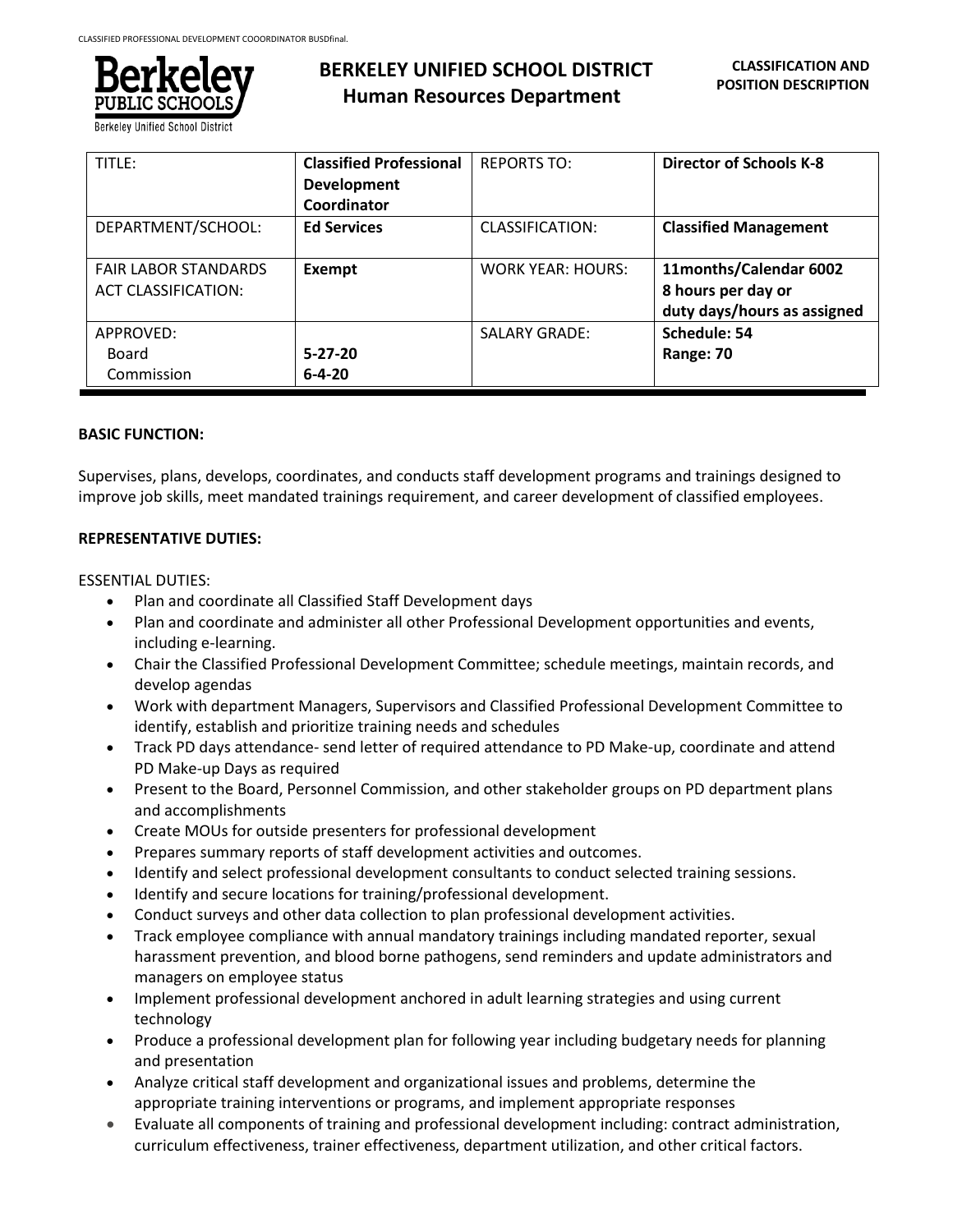• Consult with other State and City departments, outside agencies, industry information and other subject matter experts to maintain up-to-date, relevant and accurate training materials and curriculum.

OTHER DUTIES: Perform related duties as assigned

### **KNOWLEDGE AND ABILITIES:**

KNOWLEDGE OF: The principles, methods, and techniques of training The principles of budgeting Principles and practices of training, professional development and adult learning strategies Applicable federal, state and local laws and regulations Training design and delivery through a variety of modern mediums Administrative principles and practices of budget preparation, administration and monitoring; Methods of designing and training courses Pertinent rules, regulations, and policies of the Board of Education and the Personnel Commission Interpersonal skills including tact, patience and courtesy Oral and written communication skills Operation of a computer and assigned software

ABILITY TO:

Design, develop and deliver training programs Source materials and current trends in organizational and staff development Develop innovative, practical approaches to unique problems in responding to the needs of the District Assess and evaluate the results of employee development programs with detailed and comprehensive reports Conduct employee, management and other organizational needs assessments and task analyses Organizing work, setting priorities, establishing goals and objectives; Exercising sound independent judgment within established guidelines; Evaluating training classes, tools, and documentation; Communicating clearly and concisely, verbally and in writing. Develop staff development programs Deliver training using technology and web-based methods Understand, interpret, and apply complex technical material, rules, procedures, policies and regulations

Work effectively with District personnel and the public

# **EDUCATION AND EXPERIENCE:**

Bachelor's degree with major course work in human resources, organizational development, business, or a closely related field and three (3) years of progressively responsible experience in developing, coordinating, implementing and evaluating training, educational and employee development programs. Experience planning and coordinating events; two years of which were related to school employee training programs preferred.

### **LICENSES AND OTHER REQUIREMENTS:**

Valid California driver's license